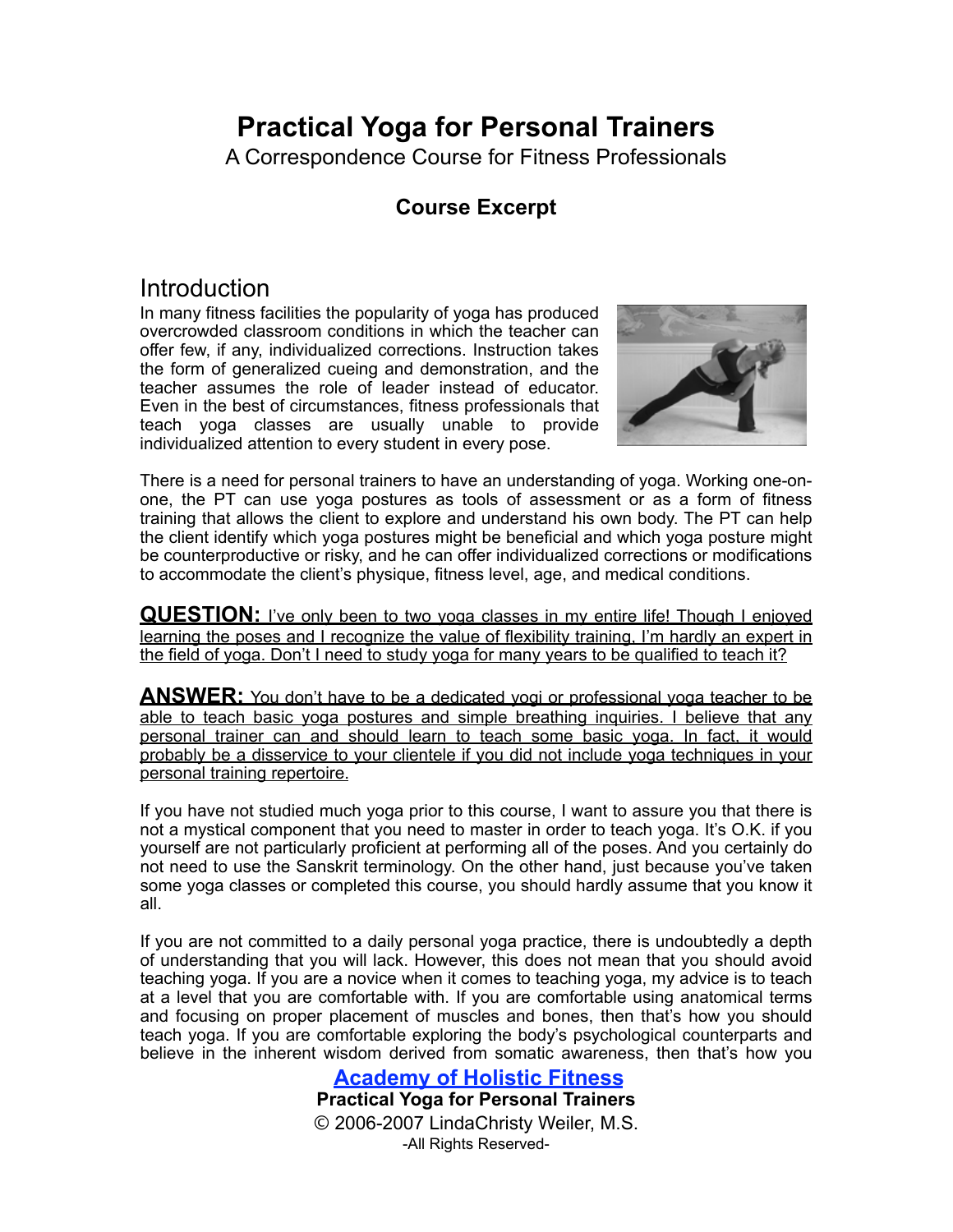should teach yoga. If you feel that nearly everyone is in need of rest and relaxation, then that's how you should teach yoga. Let's face it - you can only teach what you know, and you can only know what you yourself have actually experienced.

Now - read, study, learn, and practice, practice, practice what you plan to teach. Remember that yoga is, above all, an experiential (not intellectual) pursuit.

Course Objectives: At the completion of this course the participant will be able to

- $\checkmark$  teach 21 classic yoga poses using cues and demonstration (Chapter 4)
- $\checkmark$  identify the **basic kinesiology** for 21 common yoga poses
- identify the **4 categories of contraindicated yoga poses**
- understand why yoga qualifies as a **Somatic Science**
- $\checkmark$  explain the significance of **sensory awareness**, and how it relates to yoga asana
- $\checkmark$  teach 2 poses that **strengthen the multifidus muscle** and support core stabilization (the Easy Sunbird pose and the Modified Prone Boat pose)
- $\checkmark$  teach 2 **breathing inquiries** (The Three Part Breath, Breathe through the Spine)
- $\checkmark$  teach 2 primary breathing techniques (Extended exhale and Ujayi)
- $\checkmark$  teach 2 simple meditation techniques (Observe the breath, word or phrase)
- utilize **visualization** (imagery) and **affirmation** (positive self-statement)
- understand how yoga techniques complement **Sport Psychology**
- **select, customize, and modify** (for safety) appropriate yoga postures to fit an individual client's needs, goals, preferences and comfort level
- **teach a general flexibility training program using 10 yoga postures** (This program is described on pp. 150-154, and pictured in the binder pocket supplement.)

**Academy of Holistic Fitness Practical Yoga for Personal Trainers** © 2006-2007 LindaChristy Weiler, M.S. -All Rights Reserved-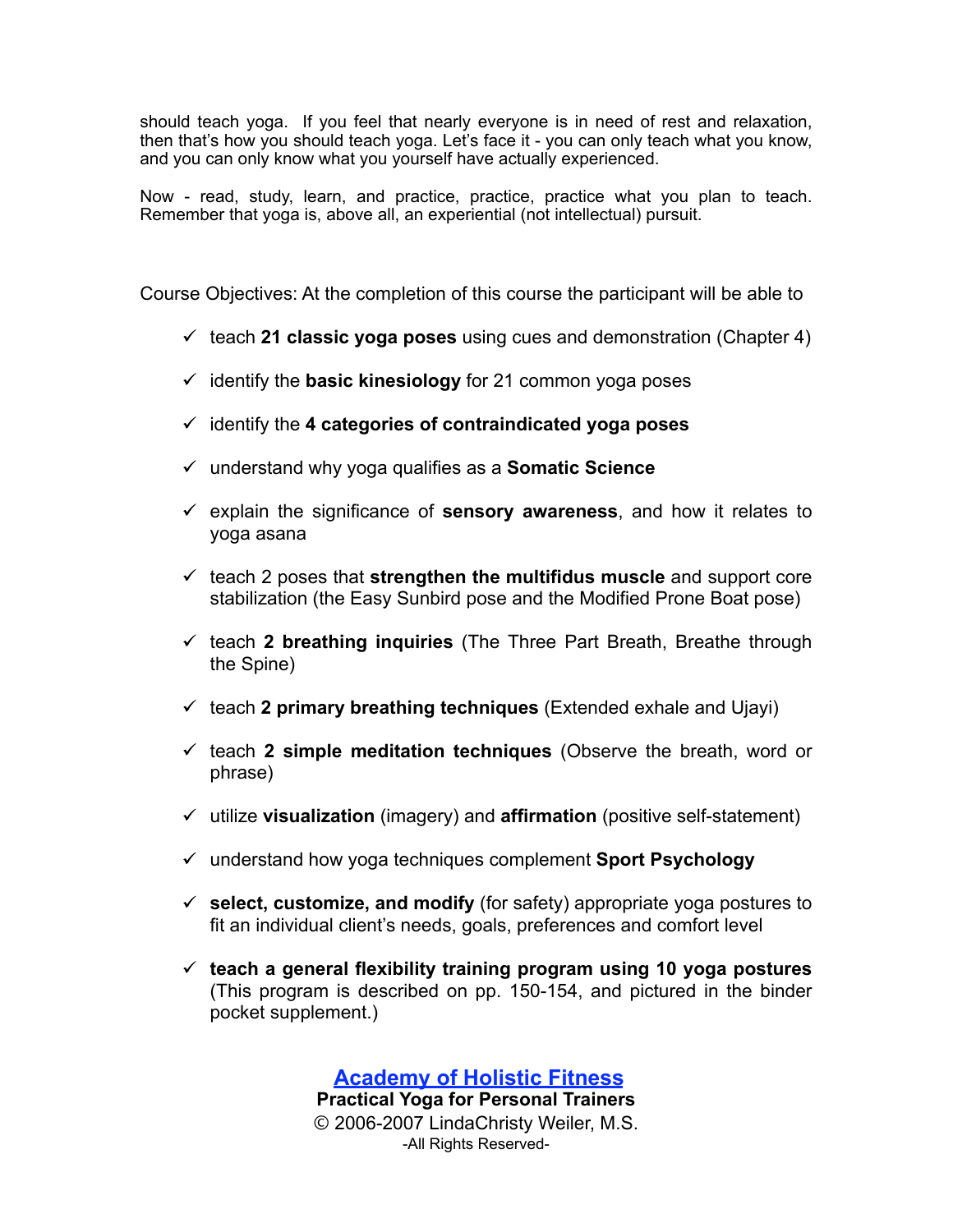## *Chapter 3: Releasing Tight Hips*

**QUESTION:** Many of my clients don't like to do yoga because tightness in the hips sharply limits their ability to execute many of the poses. How can I convince them to keep working with the yoga postures?

**ANSWER:** It's true that tight hips make many yoga poses seem impossible or at least highly uncomfortable. But yoga offers a whole slew of poses that are lovingly referred to as 'hip openers' which are designed to address this problem. To make these poses more accessible for the average individual, you can introduce gentler modifications or teach only the simpler (supine and seated) poses. This will help make the learning process amenable and tolerable. You will probably find that the majority of people who experience back pain have tightness and/or weakness in the muscles that act on the hips.

Let's begin by taking a look at the average ROM for movements of the hip.

Assessment: In a hands and knees position, drop the head down. Then pull one knee in toward the chest. For average hip flexion ROM (135 degrees), the thigh will be about 2 inches from the ribs. Estimate the angle using inspection.



Hip flexion in yoga asana:

Insufficient hip flexion (tight gluteus maximus and tight hamstrings, and/or weak psoas, rectus femoris, and adductors) might be an issue in the following poses: Pyramid, Triangle, Supine knee to chest pose, Down dog, Seated Boat.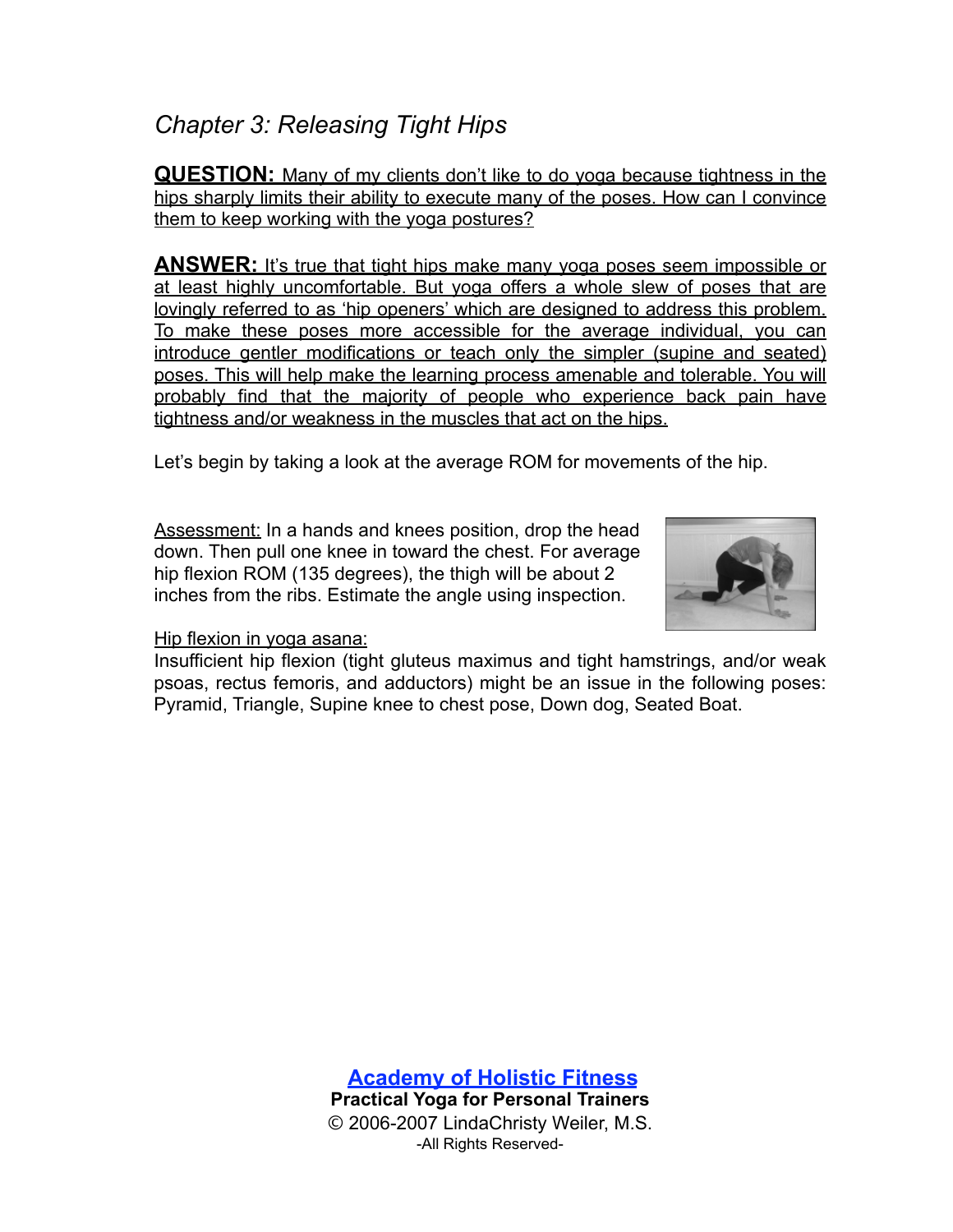Down dog pose – In this pose, we want to see a hip flexion angle of about 90 degrees. If the angle is too large, it looks like the hands and feet are slipping and the body seems to be on the verge of falling flat. If the angle is too small, the body looks a bit like it is doing the Standing forward fold pose instead of Down dog.

Hip flexion angle too large Hip flexion about 90 degrees Hip flexion angle too small



If hip flexion is limited, the knee will point upward. For average hip flexion, the knee will point forward and the thigh will be low over the abdomen.





Supine knee to chest pose **Limited degree of hip flexion**